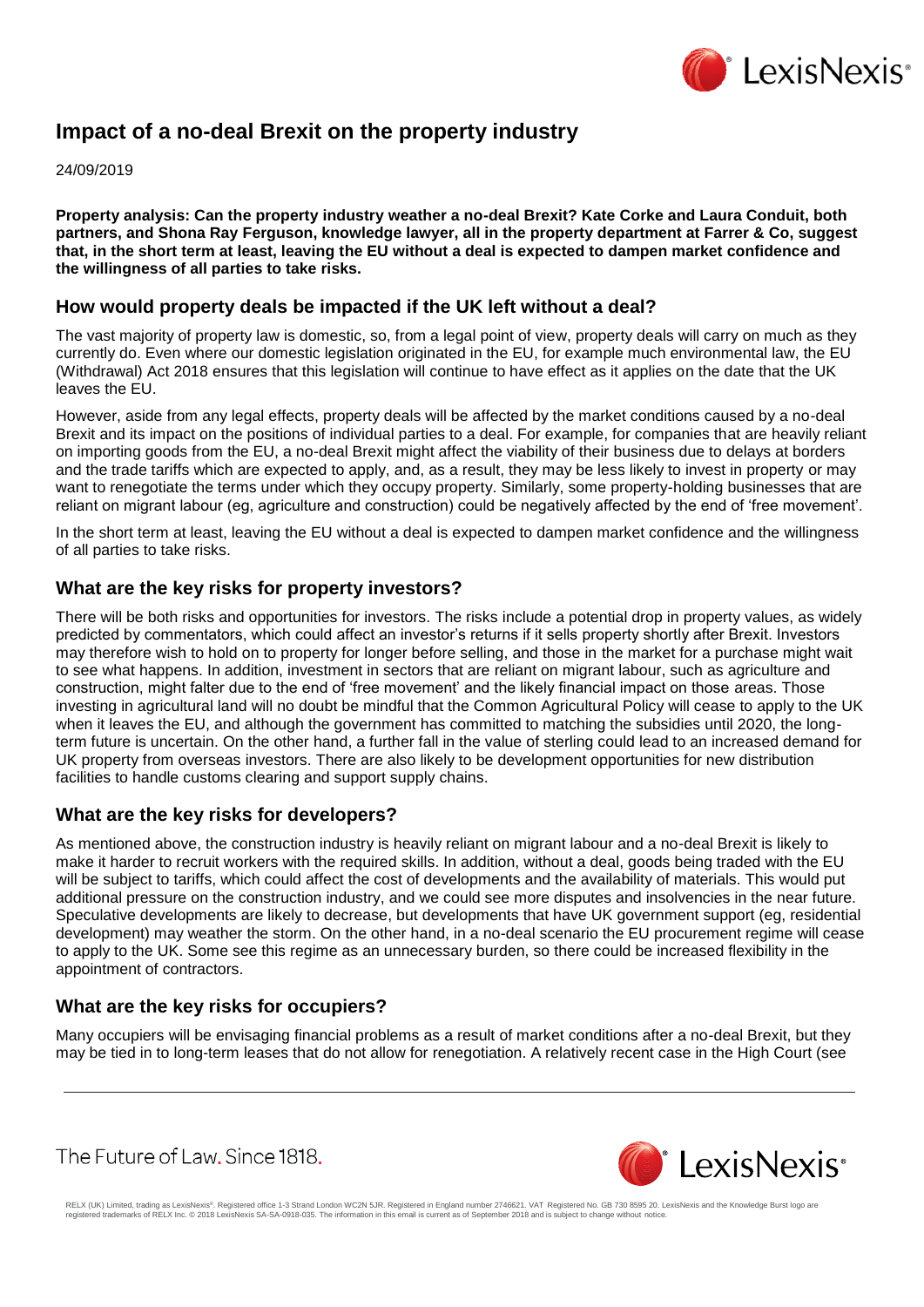

Canary Wharf (BP4) T1 Ltd and others v European Medicines Agency [\[2019\] EWHC 335 \(Ch\),](https://www.lexisnexis.com/uk/lexispsl/bankingandfinance/citationlinkHandler.faces?bct=A&service=citation&risb=&EWHCCH&$sel1!%252019%25$year!%252019%25$page!%25335%25) [2019] All ER (D) 154 [\(Feb\)\)](https://www.lexisnexis.com/uk/lexispsl/bankingandfinance/citationlinkHandler.faces?bct=A&service=citation&risb=&ALLERD&$sel1!%252019%25$year!%252019%25$sel2!%2502%25$vol!%2502%25$page!%25154%25) held that a lease was not frustrated (ended) by Brexit, even though the tenant was an EU entity (for further information see News Analysis[:High Court finds EU agency's lease not frustrated by Brexit \(Canary Wharf \(BP4\) T1](https://www.lexisnexis.com/uk/lexispsl/bankingandfinance/linkHandler.faces?ps=null&bct=A&homeCsi=412012&A=0.9703595173402587&urlEnc=ISO-8859-1&&dpsi=0S4D&remotekey1=DOC-ID&remotekey2=0S4D_3200130&service=DOC-ID&origdpsi=0S4D)  [Ltd v European Medicines Agency\)\)](https://www.lexisnexis.com/uk/lexispsl/bankingandfinance/linkHandler.faces?ps=null&bct=A&homeCsi=412012&A=0.9703595173402587&urlEnc=ISO-8859-1&&dpsi=0S4D&remotekey1=DOC-ID&remotekey2=0S4D_3200130&service=DOC-ID&origdpsi=0S4D). Other standard clauses in a lease are unlikely to help, so if an occupier needs to exit the lease or renegotiate, they will have to approach the landlord. Many leases allow for assignment or underletting of the lease to another party, usually with the consent of the landlord (not to be unreasonably withheld). Some landlords may be willing to accept a surrender of the lease (potentially at a price), renegotiate the terms of the lease or offer concessions, such as reducing the rent or altering the payment schedule. However, generally landlords have no obligation to do this and do not need to behave reasonably.

# **How prepared is the industry for a no-deal scenario?**

Given that most of the effects of a no-deal Brexit for the property industry will be market-related rather than legal, it is difficult to know how to prepare when the market—and indeed the political situation—is so unpredictable. The degree of preparedness will depend on the sector each individual or business operates in and whether they are sufficiently 'hedged' to bear market fluctuations and changes in circumstances. From a legal point of view, some occupiers have already tried to add clauses to their leases allowing for renegotiation due to Brexit, but these clauses are difficult to draft (for example, how do you define 'Brexit'?) and are unlikely to be agreed by landlords as they can be very wide in scope.

### **What steps should property lawyers and their clients be taking now?**

Given that property-owning or occupying clients can be individuals and businesses in any industry, clients may wish to refer to the information on the Brexit section of the government's website to determine what steps, if any, they need to take in relation to their own concerns.

From a property law perspective, if clients are concerned about the effect of a no-deal Brexit on their business, they may want to negotiate a right to pull out of a transaction in a no-deal scenario—for example, by including a break right in a lease.

Where a client has concerns about their existing agreements, their lawyers could review the documents to establish whether any existing terms can help and whether there is a need for renegotiation. Depending on the circumstances and the nature of the renegotiation required, there will need to be a cost/benefit analysis as to whether it is worth it, given that the effects of a no-deal Brexit are unpredictable. Renegotiating could be a complicated and expensive process and, in some cases, parties may prefer a 'wait and see' approach.

# **Are there any other points of interest worth adding here?**

There will be emerging opportunities in the aftermath of Brexit that savvy investors can take advantage of. No doubt the government (whoever that may comprise) will take steps to put in place a Brexit-busting budget. Some commentators speculate that this may include stamp duty land tax reductions, designed to boost activity in the property market.

*Kate Corke has specialist experience advising clients on the financing, sale, acquisition and development of both commercial and residential property. Corke's particular focus is on commercial property finance, an area in which she provides a high level of client service combined with commercial and pragmatic advice to both banks and borrowers.*

*Laura Conduit is a specialist residential property solicitor, dealing with sale, purchase and mortgage transactions. Conduit deals with all types of residential property, whether freehold or leasehold, town or country but she has a great deal of experience in the prime central London market.*

*Shona Ray Ferguson provides technical legal support to the property department, helping to ensure that their knowledge is up to date and relevant to clients. Ray Ferguson's experience spans property sales and acquisitions, state-of-the-art developments, landlord and tenant work and construction matters. She has particular expertise in advising charities, museums and cultural institutions on their property concerns.*

The Future of Law, Since 1818.



RELX (UK) Limited, trading as LexisNexis®. Registered office 1-3 Strand London WC2N 5JR. Registered in England number 2746621. VAT Registered No. GB 730 8595 20. LexisNexis and the Knowledge Burst logo are<br>registered trade